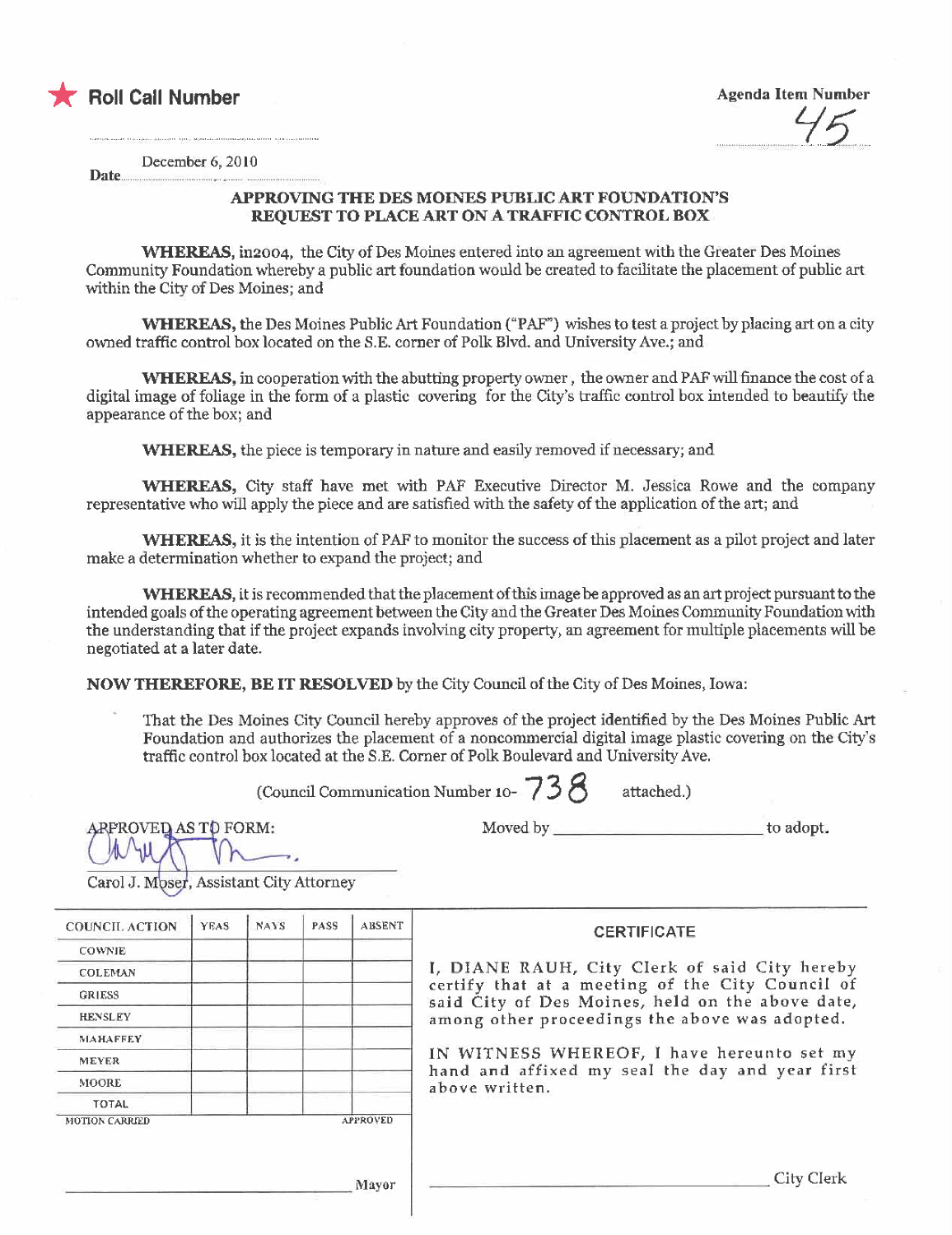

 $45'$ 

November 30. 2010

**1915 GRAND AVENUE** DES MOINES, IOWA 50309

Dear Honorable Mayor and Members of the Des Moines City Council:

100lD 01 ~1.i'10'S

Paul Mankins PRESIDENT

Kathy Murphy VICE-PHISTRENT

Kristil und Lozien  $r$  and  $r$  .  $r$ 

## AT-LARGE MERBEGG

KingAu Pamela Bass-Bookey David Dahlquist Lois Fingerman Jeff Fleming Dr, Randall Hamilton Christine Hensley Jim Hubbell G. David Hurd Cynthia O'Brien Anastasia Polydoran Pat Schneider

M. Jessica Rowe ~'!inO' 515.556.7787 m.jesSitir~w!ligriiil.com The Des Moines Public Art Foundation ("PAF") would like to advise you of an exciting project it is contemplating to transform utility boxes throughout the city as pictured in an attachment to this letter. This idea 15 not unique to Des Moines and many other cities including Rochester, N.Y. have had success with applying a (digital image) plastic covering to utility boxes to minimize their impact on its surroundings.

It 15 our intention to install a prototype on a traffic control box at the southeast intersection of PoLk Boulevard and University Ave. With the financiaL assistance of the abutting property owner, Or. Katherine Elsner, DDS, and photography provided by PAF board member King Au, we have made arrangements with Beeline+Blue, 2507 Ingersoll Ave. to use its expertise in applying the product to the box. Beeline has applied the product to vehicles, buses and even helicopters.

The product that will be applied is resilient to weather conditions including fading and can be easily cleaned if necessary. Based upon experience, the product should last at least five years as applied and can be removed earlier if necessary without harm to the underlying material on the box,

This prototype is designed to be a temporary art project. Its Longevity depends, in part, on the lifetime of the materials, as well as conditions of the site or changes in the utility box. The intention of contemporary art projects, such as this example, is that its will exist "permanently" in documentation and memory. avoiding the need for Long-term care.

We have met with city staff members to clarify our intention and to facilitate the safest means of applying the product. City staff is satisfied that the appropriate venting will be utilized in the application of the product and they were very supportive of our intended experiment. In our meeting, we agreed that no special permits or agreements would be necessary for this location as it is considered a pilot project. It further is understood that if there is enough community support and desire to expand the project, we will work with city staff to develop an agreement for ownership and maintenance of the art applied throughout the city to city owned utility boxes.

Unless we hear from you to the contrary, we will move forward with installation at Polk Boulevard and University Ave.

Sincerely,

M. Jessica Rowe Director Greater Des MOines PubLic Art Foundation